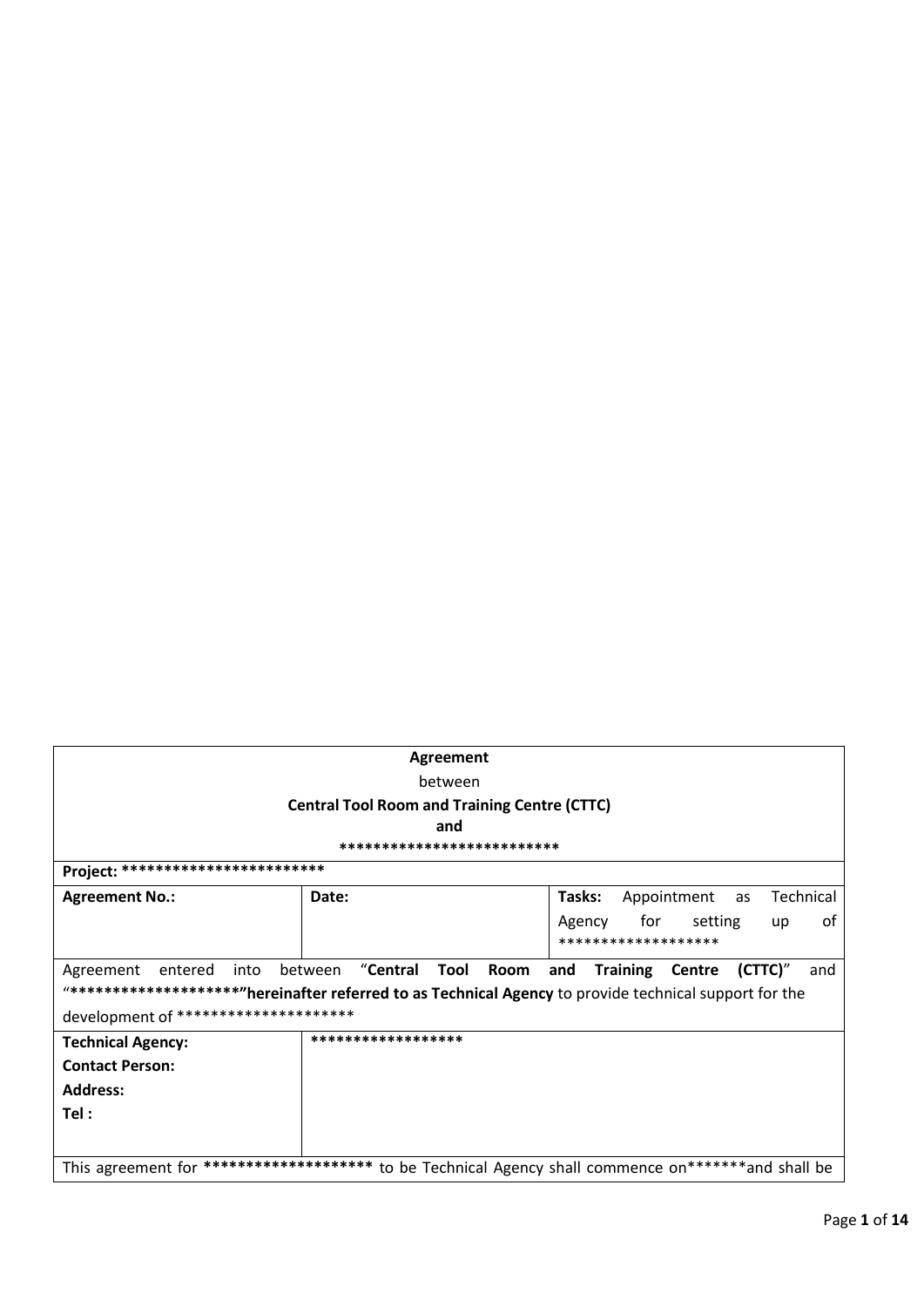continued for the entire duration of the SFURTI Programme on the satisfactory completion of the project and submission of the completion report to be submitted on or before \*\*\*\*\*\*\*\*\*\*\*\*\*

# **1. BACKGROUND**

Central Tool Room & Training Centre (CTTC), Bhubaneswar is an autonomous body under the Ministry of MSME, Govt. of India. It is approved as a Nodal agency for implementation of SFURTI scheme of the Ministry of Micro, Small and Medium Enterprises for the development of traditional artisans/industries andrural entrepreneurs. In the capacity of Nodal Agency, CTTC has \*\*\*\*\*\*\*\*\*\*\*\*\*\*\*\*\*\*\*\*\*\*\*\*\*\* as theTechnical Agency for finalization of DPR for the \*\*\*\*\*\*\*\*\*\*\*\*\*\*\*\*\*\*\*\*\*\*\*\*\*, Odisha project,

\*\*\*\*\*\*\*\*\*\*\*\*\*\*\*\*\*\*\*\*as Implementing Agency. Under the DPR, it is proposed that a cluster of \*\*\*\*\*\* artisans will be supported through interventions and processes as detailed under the SFURTI Project.

The objectives of this three-year assignment is to:

- To make the \*\*\*\*\*\*\*\*\*\*\*\* artisans improve the quality of their products by value addition through use of modern machineries &equipment.
- To facilitate better market access to the products of the local artisans which in turn will increase their income level and living standards.
- To establish training cum research and development cell to enhance the skill set of the artisans.
- To provide local youth entrepreneurial skills.

This agreement signed with \*\*\*\* and CTTC, the DPR prepared has been approved by MoMSME dated25-03- 2021Whereas, the organizations, Nodal Agency (CTTC) and Technical Agency (\*\*\*\*\*\*\*\*) had preliminary discussions and mutually agreed to enter into this collaborative work arrangement for implementation of the scheme as per the terms and conditions laid down hereunder. The definitions and scope of agreement must align to the scope of work as prescribed under the 'Revamped Scheme of Fund for Regeneration of Traditional Industries (SFURTI).

# **2. DEFINITIONS**

- 2.1. 'Approval' means "final approval" given by the Scheme Steering Committee of the Ministry of MSME.
- 2.2. 'Fee' shall mean the professional fees payable to TA as per the SFURTI guidelines.
- 2.3. 'Grant' shall mean the grant sanctioned by SSC for each project.
- 2.4. 'Implementing Agency' or 'IA' means non-Government organizations (NGOs), institutions of Central and State Governments and semi-Government Institutions, field functionaries of State andCentral Government, PanchayatiRaj Institutions (PRIs) or SPV that will undertake clusterdevelopment under the Scheme.
- 2.5. 'Nodal Agency' or 'NA' means any designated Nodal Agency recognized by the Ministry of MSME, in this case Central Tool Room & Training Centre, Bhubaneswar.
- 2.6. 'Project(s)' mean the Clusters to be developed by the IAs as per the Scheme, in accordance with detailed project report approved by the SSC.
- 2.7. 'Project Cost' means the cost of the Project(s) as approved by the SSC, more clearly the aggregate cost of the components eligible for grant funding under the Scheme. The project cost shall not include the cost of land for each project.
- 2.8. 'TA' means 'Technical Agency'.
- 2.9. 'Scheme" means the Revamped Scheme of Fund for Regeneration of Traditional Industries (SFURTI).
- 2.10. 'Scheme Steering Committee' or "SSC" means the committee headed by Secretary, Ministry of MSME for sanctioning of project under the scheme.
- 2.11. Special Purpose Vehicle' (SPV) means a corporate body registered under the Companies Act/Societies (Registration) Act (or as approved by SSC) formed by the Industry Association/Groups of Entrepreneurs/Artisans in respect of the projects approved under the Scheme.
- 2.12. Any other term not defined above, shall have the same meaning as described in the guidelines of the 'Revamped Scheme of Fund for Regeneration of Traditional Industries (SFURTI).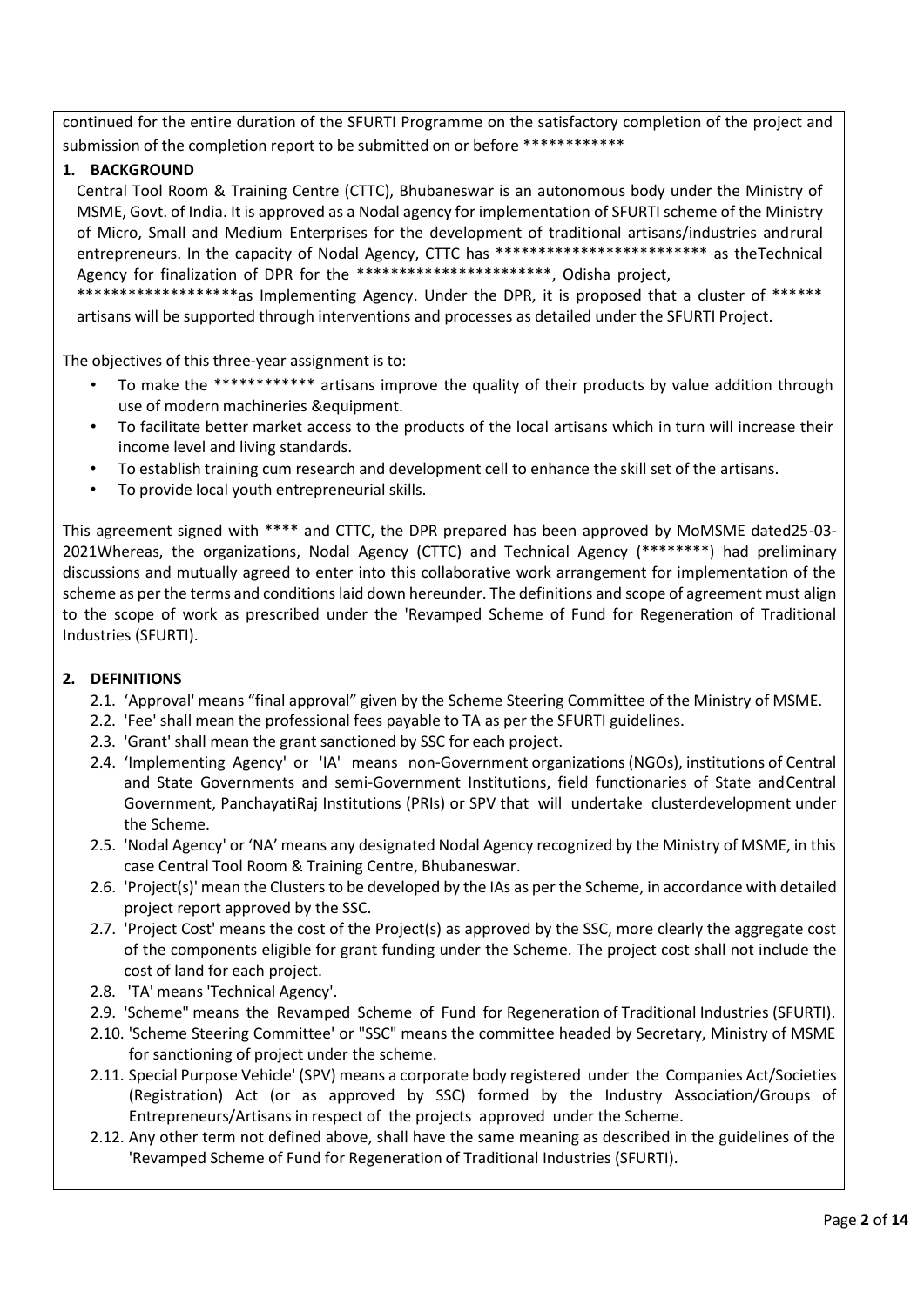# **3. Terms of Reference for tasks to be carried out**

The terms of reference of the Technical Agency should be prescribed to achieve the Soft and Hard interventions as described in the Detailed Project Report.

- 3.1. TA shall prepare detailed action plan and to assist the IA to ensure implementation of the project as per DPR. Therefore, the following tasks should preferably be completed:
	- 3.1.1. Guidance and advisory services to the IA for the constitution of SPV.
	- 3.1.2. Assist the IA/SPV in appointment of suitable CDE.
	- 3.1.3. Facilitate opening of Joint Account of IA and SPV.
	- 3.1.4.Participation in the cluster level meetings related to cluster activities to be convened/organized by IA/NA/SPV.
	- 3.1.5. Assist the IA/ SPV in accessing infrastructure such as water, electricity, road connectivity and obtaining various licenses/ NOCs from concerned department of State Govt. as and when required by the IA/SPV.
- 3.2. TA shall provide need based support to the IA for completion of the project as per the schedule : 3.2.1.Formation of SPV;
	- 3.2.2. Planning of group wise training for artisans and other stake holders and complete the same in the 1st year;
	- 3.2.3. TA shall engage Subject Experts for the project viz. Civil, Electrical, Food processing, Quality expert etc. List of experts and their Bio- data to be furnished to NA.
	- 3.2.4. Finalize land, design, tendering and completion of construction of CFC as per technical specifications including Water harvesting and Waste management system.
- 3.3. TA shall assist IA to achieve the projected outcomes in terms of production, sales, employment, enhancement of wages and overall income of the cluster.
- 3.4. TA shall guide the CDE to assess the need of Working capital required by IA for cluster business cycle.
- 3.5. TA shall assist IA to prepare operational guideline e.g. appropriate user fees, mechanism of collection for the SPV to achieve the projected outcomes in terms of productivity, sales, employment, wages enhancement, and overall income of the cluster in accordance to the approved DPR.
- 3.6. TA shall assist IAs in selection of agencies/ experts for various services and in developing suitable operational framework for various interventions.
- 3.7. TA shall assist the IA/ SPV in engagement of a Design House/Designer, right from the beginning, with appropriate terms of reference and detailed scope of work for extending appropriate input of design, product processing, product development and proper packaging in consultation with NA, IA and other stakeholders.
- 3.8. To assist the IA/SPV in engagement of Business Development Service (BDS) providers, out sourcing/improving tools and equipment, developing strategies & best practices for credit linkage as far as possible.
- 3.9. TA shall submit the weekly progress report to NA till operationalization of the cluster and monthly/quarterly progress report as desired by NA from time to time till end of the project .
- 3.10. TA shall advice IA/CDE for making plans for procurement of raw materials along with various tools and machineries and other processes as identified and mentioned under DSR/DPR. Tool Kits/Implements may also be distributed among artisans as a part of Cluster Level Intervention as per DSR/DPR.
- 3.11. TA shall assist the IA in establishing a proper and transparent system duly examined and vetted by the Cluster Level Committee for distribution of tool kits/ implements among artisans.
- 3.12. TA shall formulate marketing strategy and detailed plan in consultation with NA and IA in regard to the following:
	- 3.12.1. Product development
	- 3.12.2. Packaging
	- 3.12.3. Product pricing
	- 3.12.4. Product positioning and promotion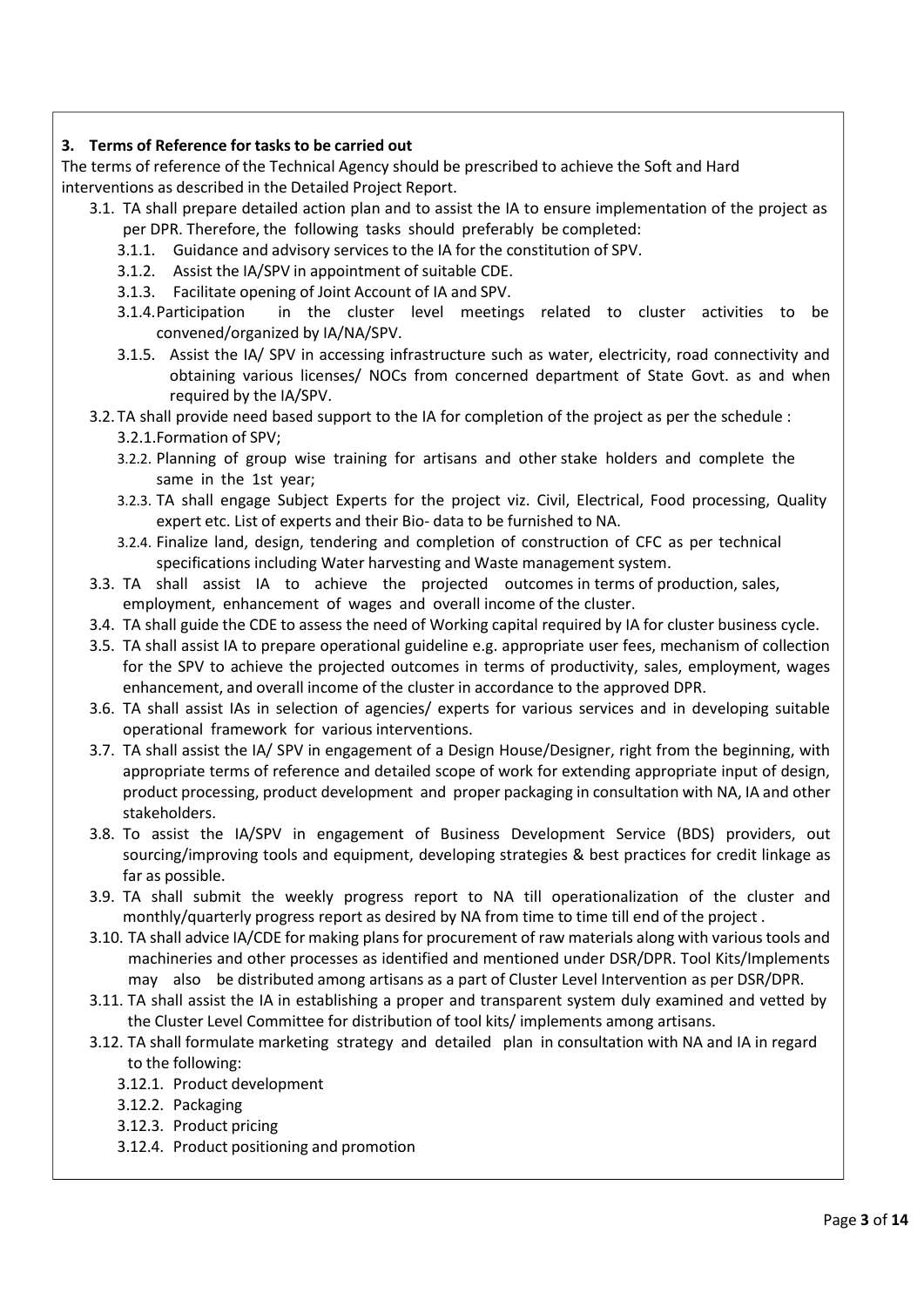- 3.12.5. Product mix/ diversification
- 3.12.6. Dealer/Distributor Network under offline marketing mode
- 3.12.7. Tapping e-commerce for online marketing.
- 3.12.8. Determining supply chain and logistics
- 3.12.9. Ensuring quality of product and standardization
	- 3.12.9.1. Tapping the export potential through appropriate interventions
	- 3.12.9.2. Assessing the requirement of thematic interventions focusing on branding, emarketing, new media marketing, innovation, research & development of new products etc.
	- 3.12.9.3. Implementation of Lean Manufacturing, Technology development in line with Industry4.0, Solar energy, Block chain technology, Industry-institution linkage etc.
- 3.13. TA shall guide and monitor the following miscellaneous activities to be implemented by IA: 3.13.1. Awareness and exposure visit of artisans.
	- 3.13.2. Health insurance of all the artisans under the cluster as applicable under IA rules.
	- 3.13.3. Issue of Aadhaar based Identity card to artisans mentioning the benefits.
	- 3.13.4. Pension and similar other financial benefits as applicable to be provided Aadhaar linked.
	- 3.13.5. Mandatory opening of Bank Account by Artisans.
	- 3.13.6. Periodic training of Artisans.
- 3.14. New members may also be extended to these general and miscellaneous supports as extended to the artisans under Cluster Programme.
- 3.15. TA shall assist IA/ SPV in organizing and planning Business Development Strategies, buyer-seller meet and implementation of thematic intervention focusing on branding, e-marketing, new media marketing, innovation, research and development, etc. for smooth running of Clusters.
- 3.16. TA shall assist the IA/SPV to comply all the statutory/regulatory requirements as applicable.
- 3.17. Need based support to the SPV in mobilizing additional fund/ convergence of the schemes for the project. This would involve preparation of proposals under relevant schemes of the Government apart from tie-up loans from the banks.
- 3.18. TA shall guide IA/CDE/SPV to facilitate linkages between the SPV and various other stakeholders, particularly the Government organizations, buyers and financial institutions.
- 3.19. TA shall do the capacity building of SPV for the sustainability of the project.
- 3.20. TA with active involvement of CDE/IA shall create appropriate system for online reporting of progress reports to Nodal Agency and to the Ministry of MSME on weekly/monthly/quarterly basis.
- 3.21. TA shall guide to IA/SPV to follow **GFR guideline/instructions** of NA for procurement and all other activities related to the project.
- 3.22. Any other work assigned from time to time by the NA, Ministry of MSME, for timely completion of project, any changesin nature of intervention, any sorts of addition/alternation in the implementation programme etc. that may come at any point of time during the project period should very well be considered by TA for execution without any additional cost.
- 3.23. At the end of the Project, TA shall prepare proper documentation covering the entire activities, preparation of case studies and **Photo Documentation** along with an end-project report articulating the outcomes in terms of productivity and sales. Listing out the outcomes achieved against the targets fixed at the beginning of the project will also be done.
- 3.24. Formulate an Exit strategy for the IA and prepare a sustainability roadmap for the Cluster with a business plan for the next five years beyond the project duration.
- 3.25. TA shall nominate/authorize any member of the organization as working committee member and shall attend all the working committee meetings.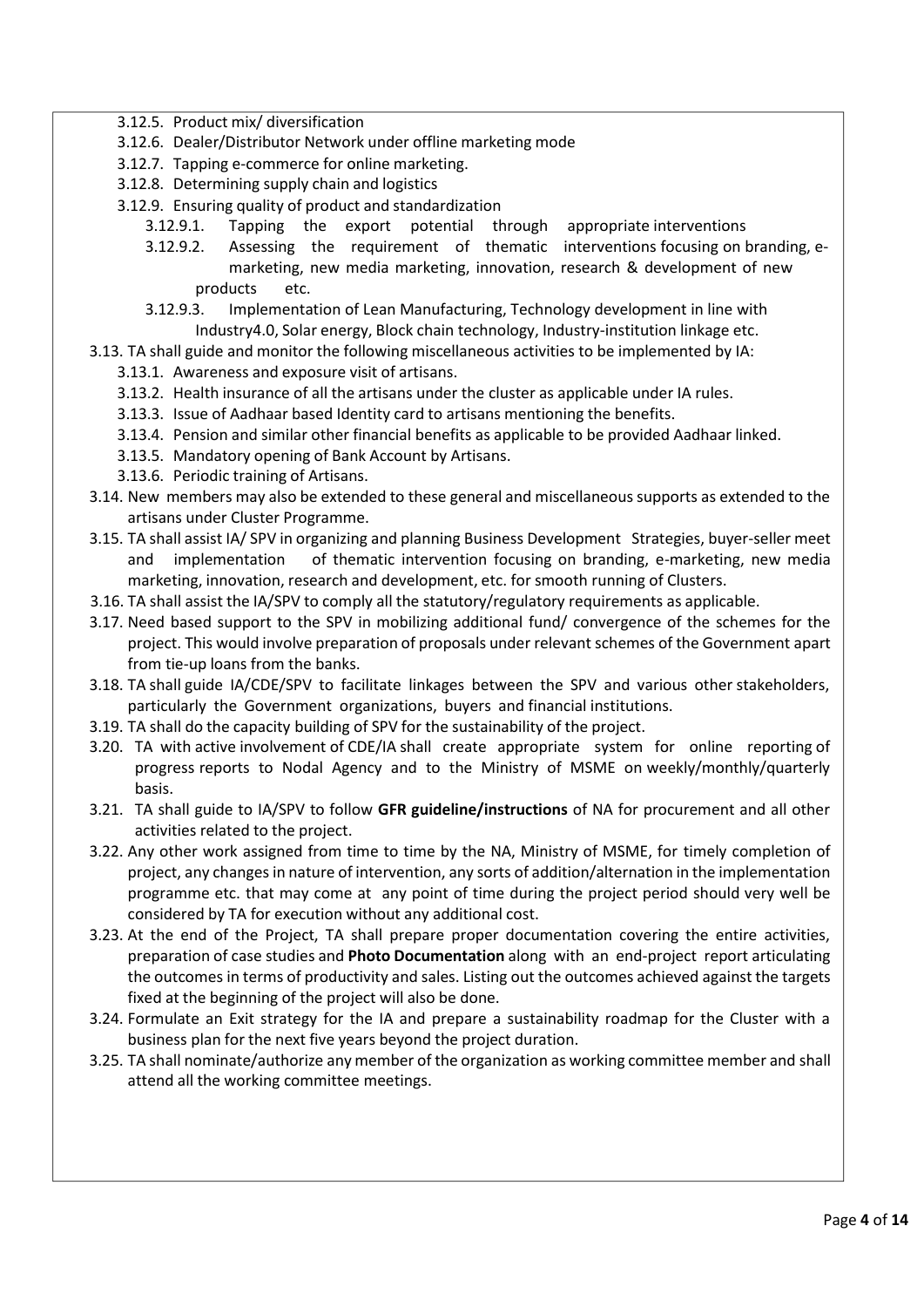# **4. General Roles and Responsibilities:**

# **4.1 CTTC as Nodal Agency:**

- 4.1.1. Review and approve the work plans to ensure successful achievement of the deliverables.
- 4.1.2.Monitoring the project implementation deliverables to be achieved.
- 4.1.3. Provide technical and business feedback for the development of the cluster businesses and economics.
- 4.1.4. Provide links for relationship building to existing partners of CTTC and its affiliate organizations for implementation, technical support and market development under the project.
- 4.1.5. Review periodical progress and disburse funds to IA on pro-rata basis as per recommendation of TA.
- 4.1.6. Ensure quality of all final deliverables.

# **4.2 \*\*\*\*\*\*\*\* as Technical Agency:**

- 4.2.1 The TAs shall provide technical support to the NAs and IAs. The responsibility of the TA will include preparation and validation of Cluster Action Plan. Conducting training of the Cluster Development Executives (CDEs) and other officials of the IAs and NAs, regular monitoring of the cluster on weekly/monthly/quarterly basis and submit report to the NA. It includes the following key tasks:
- 4.2.2 The TA will ensure that an Annual Action Plan for implementation during the year will be formulated in consultation with IA and NA before the start of each year. This will include assessment of the working capital required during the year.
- 4.2.3 TA will facilitate in the identification of suitable Technical Consultants in designing appropriate technologies for the cluster within the allocation ceiling for the respective type of cluster.
- 4.2.4 TA will plan in consultation with NA to frame the training requirement of artisans and stakeholders and grouping their requirements as per the need of the clusters. Accordingly, the TA will assist in the identification of training institutions, the courses duration, fees and other necessary requirement as per the cluster.
- 4.2.5 The Technical Agency will report to **Nodal Officer/ Officer-in-charge** with respect to all tasks of this assignment.
- 4.2.6 The Technical Agency **shall not engage** itself in any of the prohibited/unlawful activities.
- 4.2.7 The Technical Agency **shall not** subcontract another entity or carry out any other activity against the interest of SPV.
- 4.2.8 The Technical Agency shall maintain the Confidentiality of the Documents/data/information related to the project. If necessary, information can be shared with any other agency with prior permission of Nodal Agency.
- 4.2.9 During the project if any **Intellectual Property Rights (IPR)** generated such as; Patent, Industrial Design, Copy right, NA will decide regarding joint filing and sharing of the IP in discussion with TA & IA. CTTC shall provide all IP facilitation services as per requirements.

TA shall strictly adhere to all the conditions as stated above.

# **5. Time Schedule**

The agreement will commence on dtd. / / 2021 and shall remain valid till dtd. / / 2024. TA shall be abided by the terms and conditions as mentioned above and shall follow the time line. On satisfactory completion of the project, TA shall submit the final Project Completion Report as stated above (Ref. 3.23). TA shall abide by any revision/amendment in the SFURTI Guidelines by MoMSME at any point of time during implementation of the project.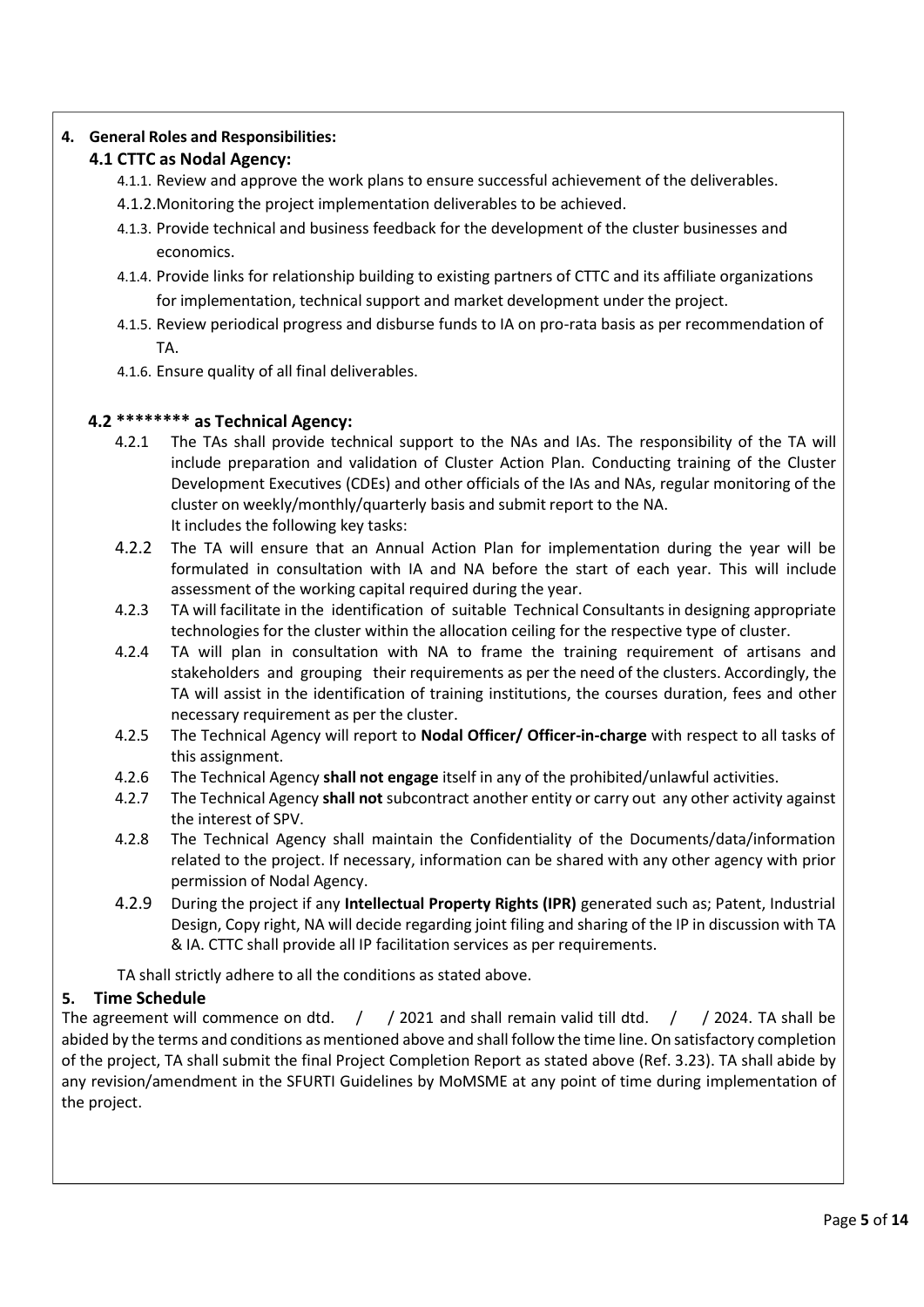# **6. Outputs & Deliverables**

TA has to ensure that the project is implemented effectively as per approved DPR within Timelines and details of outputs/deliverables as per agreed Terms & Conditions {Annexure-I (Timeline &Deliverables)}.

# **7. Team Deployment and Reporting**

- 7.1. Appointing internal team and hiring consultants as and when required as mentioned in 3.2.3 to assist IA for successful implementation of the project.
- 7.2. Technical Agency will submit a weekly/monthly/quarterly progress report against the detailed activity plan as mentioned in 3.9.

#### **8. Payment Terms**

CTTC will make payment to the Technical Agency in total 11 (Eleven) installments as per Annexure-II on achievement of Outputs/deliverables (Annexure-I) against receipt of the Invoice within 07 Days.

The Technical Agency shall be paid an amount of Total **INR /- ( )** inclusive of all taxes in accordance of the payment received from MoMSME for the project for the period of Three years. No extra payments will be made for any other expenses. All payments made to the Technical Agency will be subject to tax deduction at source as applicable. No price escalation in case the project is not implemented as per the time frame mentioned in the DPR.

#### **9. Conduct of work**

The Technical Agency shall act as a single entity and the Agreement will be signed by the Head of theorganization or authorized member of the organization.

#### **10. Termination of Agreement**

This agreement can be terminated by either party by giving 90 days notice in writing. CTTC reserves the right to terminate the agreement if it finds that the Technical Agency is not performing as per the agreement. Any excess payment resulting in the hands of the Technical Agency would be returned to CTTC within 30 days. In case of premature withdrawal of the Technical Agency from the project due to failure of committed deliverables as per Annexure-I the TA shall liable to payback total amount received before exit from the project.

#### **11. Force Majeure**

The performance of the Agreement by either party is delayed, hindered or prevented or is otherwise frustrated by reason of force majeure, which shall mean war, civil commotion, fire, flood, action by any government or any event beyond the reasonable control of the party affected, then the party so affected shall promptly notify the other party in writing specifying the nature of the force majeure and of the anticipated delay in the performance of the Agreement. From the date of that notification CTTC may at its discretion, either terminate the Agreement forthwith or suspend the performance of the Agreement. The Technical Agency shall submit all accounts which should state the amount claimed, taking into account all payments received and incurred or committed by the Technical Agency. CTTC will reimburse all reasonable expenses necessarily incurred by the Technical Agency in winding up the Agreement.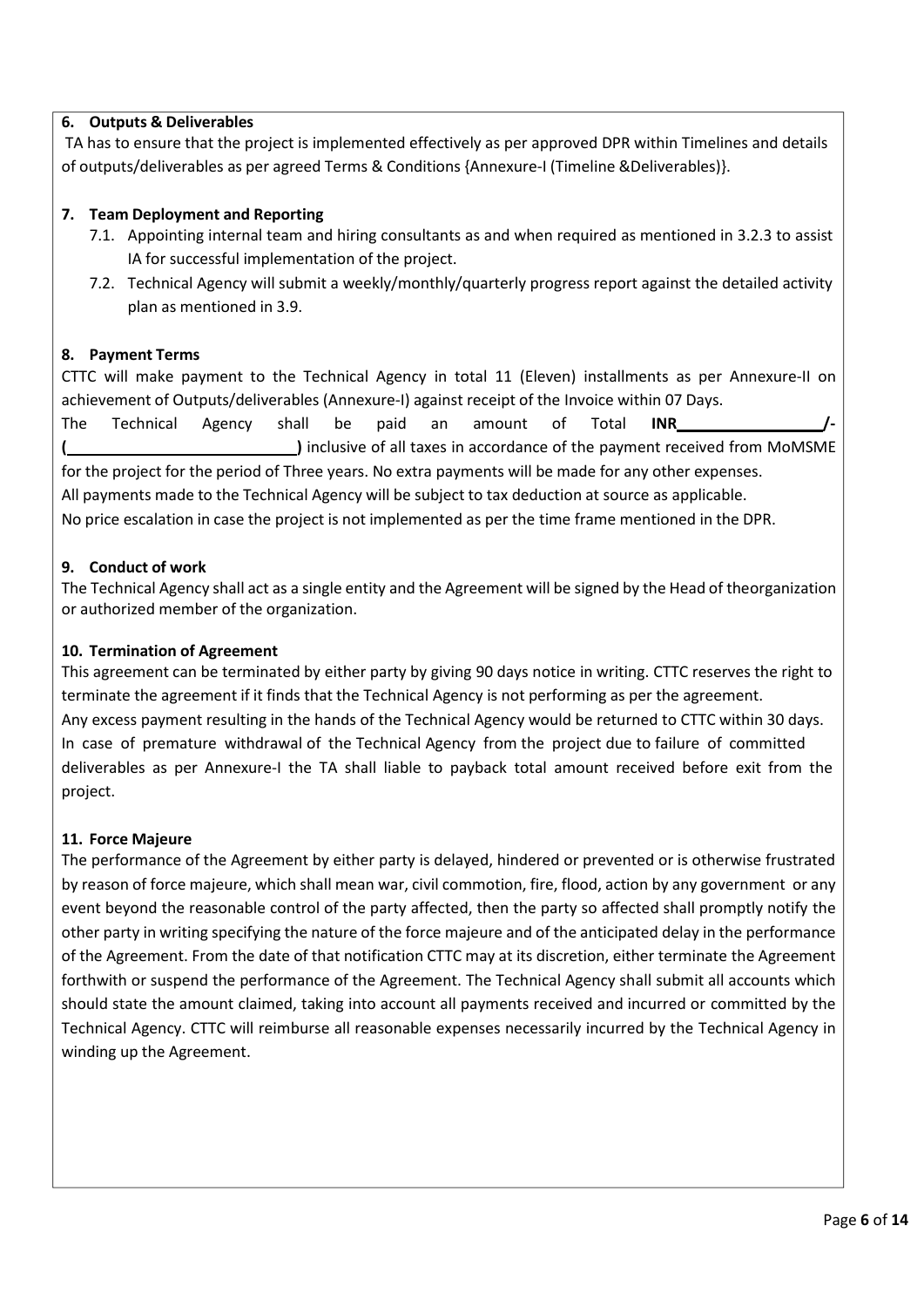# **12. Confidentiality**

The Technical Agency shall not, unless authorized by the Nodal Agency, reveal to any Agency or organization, any of the confidential operational processes or dealings or information concerning to the project. The TA shall keep with complete secrecy all confidential information entrusted to them and shall not use or attempt to use any such information in any manner, which may injure or cause loss, either directly or indirectly, in the present or in the future to the project. This restriction shall continue to apply after the termination of the contract agreement without limit of time but shall cease to apply to information or knowledge which may come into thepublic domain. The above confidentiality requirement includes those discoveries or inventions or processes or improvements in procedures/design made or discovered by the TA/IA/NA while the contract is in force and shall include all items falling under the broad category of intellectual property of the project. These shall be the property of the IA/TA/NA as deemed fit.

#### **13. No liability to CTTC**

Nodal Agency shall not be liable in any manner for any act of omission and Commission on the part of the TA during implementation of the Programme.

#### **14. Indemnity**

TA shall at all times indemnify CTTC against all claims / damages etc. by any infringement of any Intellectual Property Right (IPR) while providing the services under a Project.

#### **15. Operational dates**

This Memorandum of Agreement shall come into effect from the date of its signing by both the parties and shall continue to be in operation for a period of three years or till completion of the scheme, whichever is earlier.

#### **16. Governing Law and Dispute Resolution**

Should any disputes and differences arise during the course of collaboration between the parties, the parties agree to amicably resolve the same in two stages as under:

- 17.1. By amicable discussion by the two parties through their authorized signatories.
- 17.2. And thereafter, even if the parties are not able to reach settlement, then the parties may submit to the exclusive jurisdiction of the Courts at Bhubaneswar.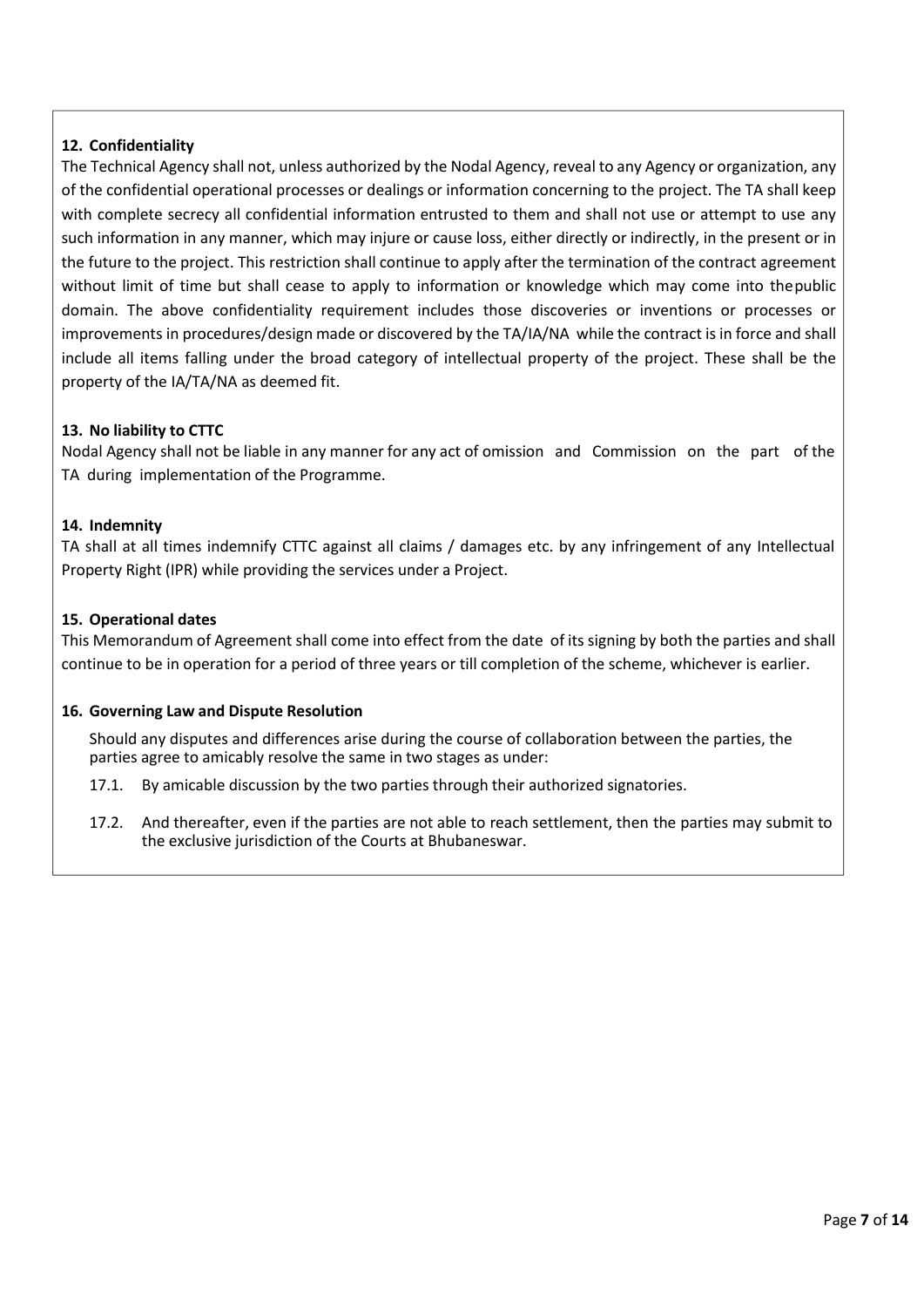| For and on behalf of CTTC             |                |  |  |  |
|---------------------------------------|----------------|--|--|--|
| <b>Authorized Signatory</b>           | Witness -1 & 2 |  |  |  |
|                                       |                |  |  |  |
| :Mr. L. Rajasekhar<br>Name            | Name:          |  |  |  |
| <b>Designation: General Manager</b>   | Designation:   |  |  |  |
|                                       |                |  |  |  |
| Institution:                          | Name:          |  |  |  |
| Date:                                 | Designation:   |  |  |  |
| For and on behalf of Technical Agency |                |  |  |  |
|                                       |                |  |  |  |
| <b>Authorized Signatory</b>           | Witness -1 & 2 |  |  |  |
|                                       |                |  |  |  |
| *********************<br>Name         | Name:          |  |  |  |
| Designation: Chairman                 | Designation:   |  |  |  |
|                                       |                |  |  |  |
| Institution:                          | Name:          |  |  |  |
| Date:                                 | Designation:   |  |  |  |
|                                       |                |  |  |  |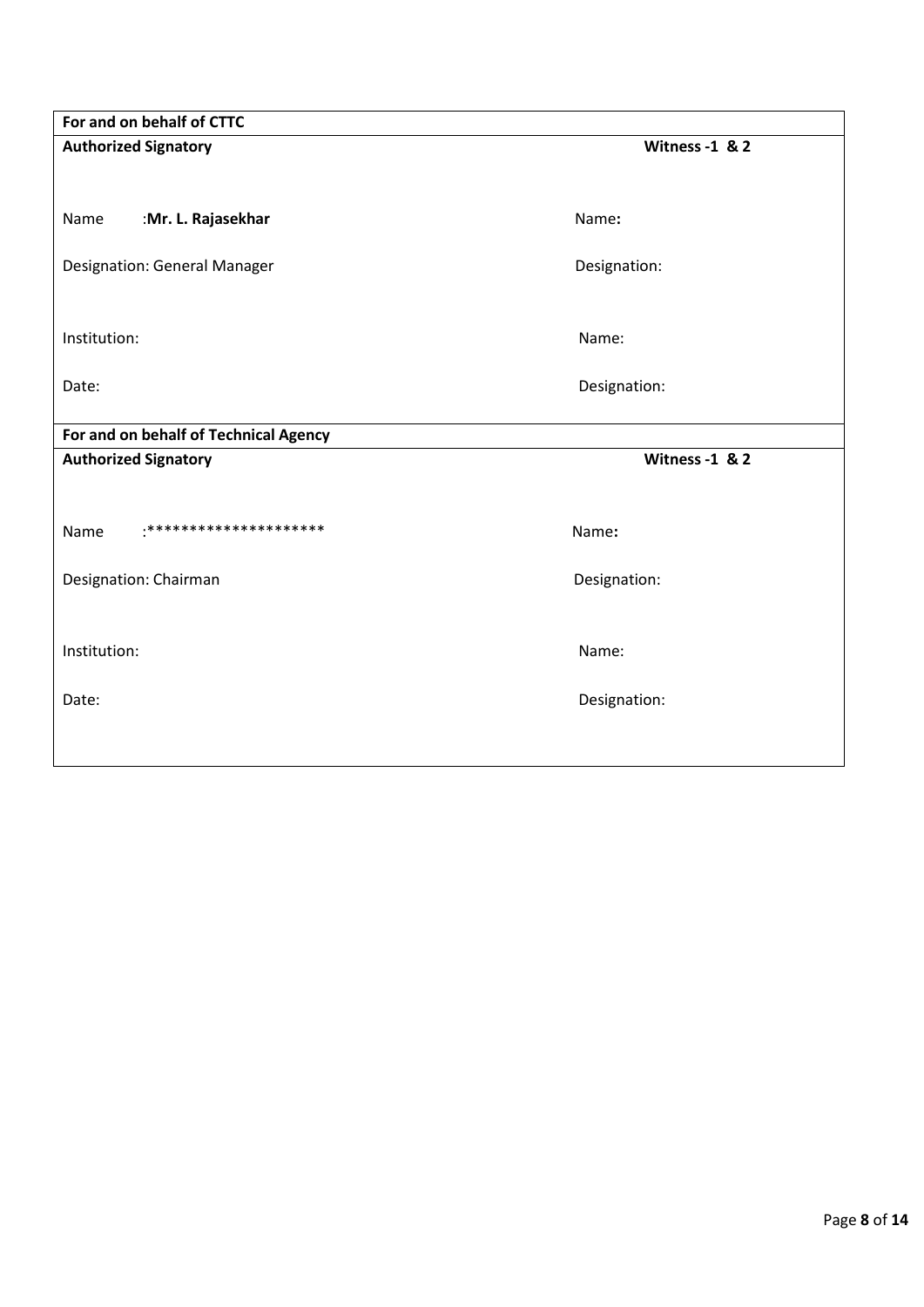# **Annexure-I**

| SL <sub>NO</sub> | <b>DESCRIPTION</b>                                                                                                                        | <b>TIMELINE</b><br>$(T + )$ |  |  |
|------------------|-------------------------------------------------------------------------------------------------------------------------------------------|-----------------------------|--|--|
|                  |                                                                                                                                           |                             |  |  |
| $1st$ yr         |                                                                                                                                           |                             |  |  |
| 01               | Approval of DPR and Formation of SPV                                                                                                      | $T+0$                       |  |  |
| 02               | Detailed building plan with BOM, Certified Drawings from Chartered engineer/Registered                                                    | $T+10$                      |  |  |
|                  | architecture/consultant, and finalization of tender documents for CFC as per GFR<br>compliance.                                           |                             |  |  |
| 03               | Finalization of CFC equipment/Machine specification and tender documents.                                                                 | $T+20$                      |  |  |
| 04               | Submission and approval of SI activity and Event plan for the first year (Training, Exposure<br>visit, Capacity building of SPV)          | $T+30$                      |  |  |
| 05               | Submission and approval of Thematic intervention plan for Lean manufacturing,                                                             | $T+45$                      |  |  |
|                  | Digitization, Industry 4.0, Solar energy, Energy Efficiency measures. Green technology, Block<br>chain, Research & development etc.       |                             |  |  |
| 06               | Design and development of new products, value addition of existing products.                                                              | $T+45$                      |  |  |
| 07               | <b>Product Deployment and Engagement of Subject experts</b>                                                                               | $T+45$                      |  |  |
| 08               | CFC & Business strategy Risk assessment matrix and mitigation plan                                                                        | $T+60$                      |  |  |
| 09               | Industry - Institute Linkage activity                                                                                                     | $T+90$                      |  |  |
| 10               | Plan for IP generation, industrial design, Patent, GI, Copyright, Trade mark filing as                                                    | $T+90$                      |  |  |
| 11               | appropriate.<br>Digital literacy and Connectivity for artisans/beneficiaries.                                                             | $T+120$                     |  |  |
| 12               | Business plan, supply chain management, buyer seller meet, market linkage, Industry                                                       | $T + 120$                   |  |  |
|                  | institute linkage, E-commerce activities for the CFC.                                                                                     |                             |  |  |
|                  | Phase-1:-Existing products manufactured by the artisans.                                                                                  |                             |  |  |
| 13               | <b>Brand building of CFC and products</b>                                                                                                 | $T+180$                     |  |  |
| 14               | Identification of statutory/regulatory requirements as applicable for the project and                                                     |                             |  |  |
|                  | assisting IA to obtain approvals/licenses/compliance from the competent authorities.                                                      |                             |  |  |
| 15               | Safety compliance (Fire prevention and safety measures- Installation of appropriate Fire<br><b>Extinguisher Equipment's/arrangements)</b> | $T+180$                     |  |  |
| 16               | Completion of CFC construction, machine installation and commissioning, Dry run and                                                       | $T + 180$                   |  |  |
|                  | training to the artisans as per SI plan.                                                                                                  |                             |  |  |
| 17               | Retail, supply chain, sales activity                                                                                                      | $T + 180$                   |  |  |
| 18               | Quality Assurance Plan, Quality management System certification and Licenses, Total                                                       | $T + 210$                   |  |  |
|                  | <b>Productive Maintenance</b>                                                                                                             |                             |  |  |
| 19               | Product Promotion Strategies, Web Page, Social media, Print media publicity                                                               | $T + 210$                   |  |  |
| 20               | Submission of case studies, online report& success story                                                                                  | $T + 300$                   |  |  |
| 21               | Mobilization, additional fund generation, convergence of scheme with other<br>Ministry/Agencies.                                          | $T + 300$                   |  |  |
| 22               | Annual performance review and Presentation on completion of all milestones for 1st Year<br>for the SFURTI cluster                         | $T + 330$                   |  |  |
| 23               | Occupational Health and Safety Compliance (Zero Defect and Zero Effect action plan)                                                       | $T + 330$                   |  |  |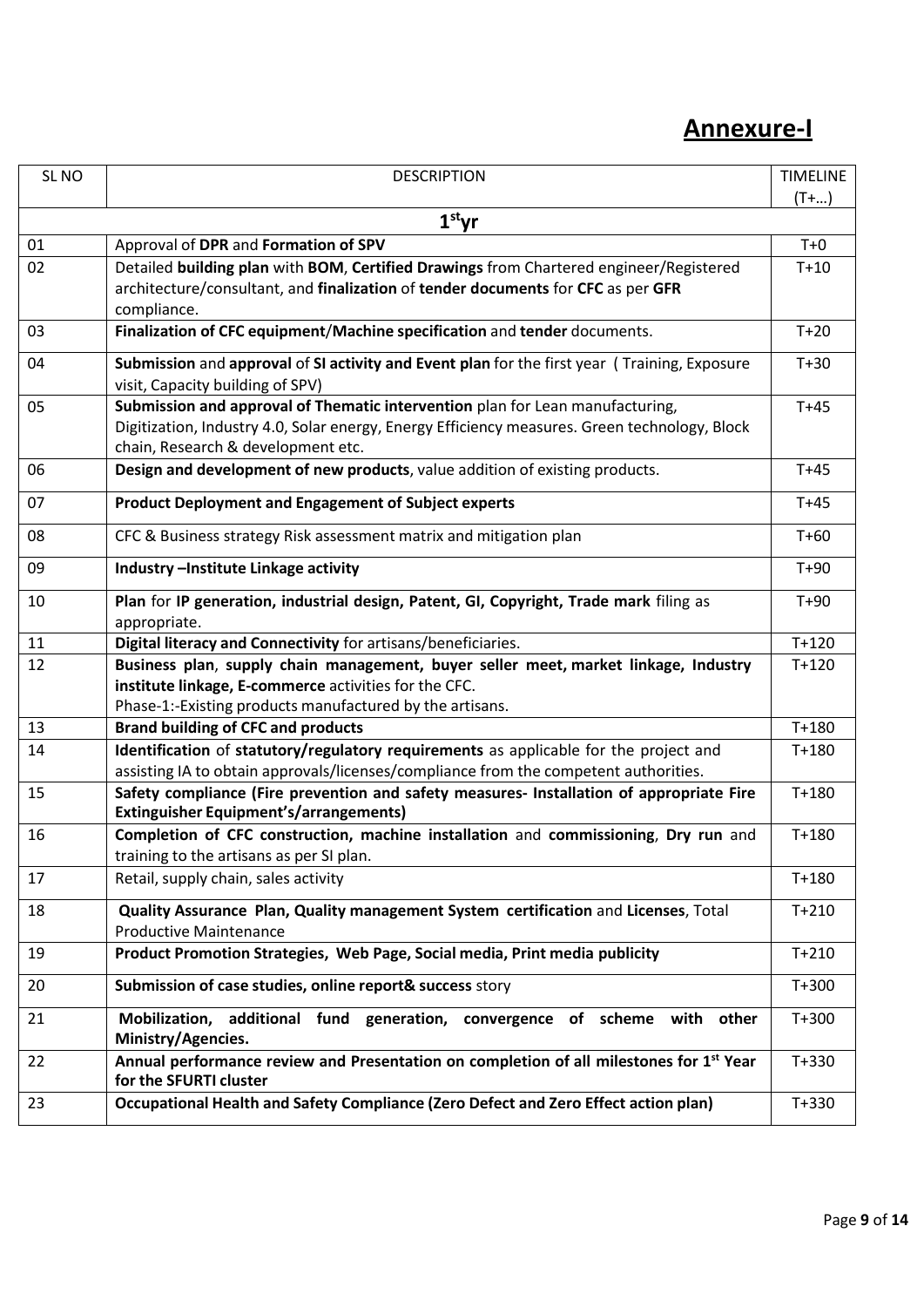| $2nd$ yr |                                                                                                                                                                                                                     |           |  |
|----------|---------------------------------------------------------------------------------------------------------------------------------------------------------------------------------------------------------------------|-----------|--|
| 01       | Business risk assessment matrix and Strategy Risk mitigation plan                                                                                                                                                   | $T+395$   |  |
| 02       | Approval of SI activity and event plan                                                                                                                                                                              | $T + 395$ |  |
| 03       | Approval of Thematic intervention plan continuation for Lean manufacturing, Digitization,<br>Industry 4.0, Solar energy, Green technology, Block chain, Research & development and any<br>other for the first year. | $T + 410$ |  |
| 04       | Business plan, supply chain management, market linkage, E-commerce activities for the<br><b>CFC. Publicity</b><br>Phase-2:- New, value added products                                                               | $T + 425$ |  |
| 05       | <b>Monitoring of artisan income</b>                                                                                                                                                                                 | $T+425$   |  |
| 06       | Statutory/regulatory requirements compliance for the project and assisting IA for<br>renewal/approval from the competent authorities.                                                                               | $T + 540$ |  |
| 07       | Conducting EDP and increase in no of artisans/beneficiaries.                                                                                                                                                        | $T + 540$ |  |
| 08       | QMS compliance & continual improvement, Updating SOPs                                                                                                                                                               | $T+550$   |  |
| 09       | Submission of case studies, online report& success story periodically as required                                                                                                                                   | T+600     |  |
| 10       | Coordination with Banks for loan, CSR fund Mobilization, additional fund generation,<br>convergence of scheme                                                                                                       | $T + 650$ |  |
| 11       | Increase of no of beneficiaries                                                                                                                                                                                     | $T + 720$ |  |
| 12       | Value addition to products , Research and development, Thematic study, IP generation,<br><b>Paper publication</b>                                                                                                   | $T + 720$ |  |
| 13       | Industry-Institute Linkage activity                                                                                                                                                                                 | $T+720$   |  |
| 14       | Community development activities, Environment Management, Waste Management<br>activities.                                                                                                                           | $T+720$   |  |
| 15       | Occupational Health and Safety Compliance, Energy Efficiency compliance                                                                                                                                             | $T+720$   |  |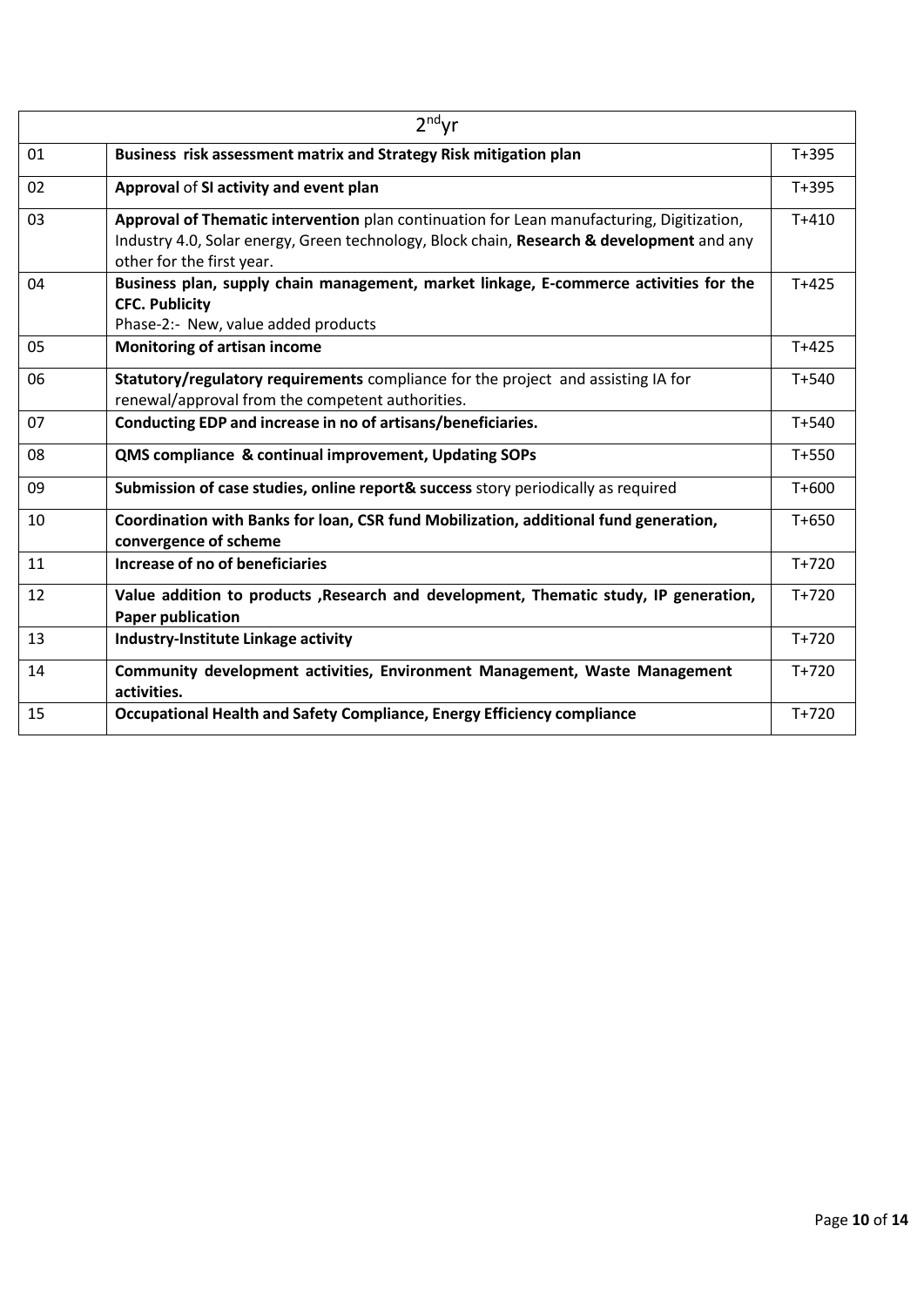| $3rd$ yr |                                                                                                                                                                                                                      |            |  |
|----------|----------------------------------------------------------------------------------------------------------------------------------------------------------------------------------------------------------------------|------------|--|
| 01       | Business risk assessment matrix and mitigation plan                                                                                                                                                                  | $T + 750$  |  |
| 02       | Business plan, supply chain management, market linkage, E-commerce activities for the<br>CFC.                                                                                                                        | $T + 750$  |  |
|          | Phase-3:- Sustainable business and export plan                                                                                                                                                                       |            |  |
| 03       | Submission and approval of SI activity and Event plan                                                                                                                                                                | $T + 750$  |  |
| 04       | Creation of export opportunities of the CFC products                                                                                                                                                                 | $T + 750$  |  |
| 05       | Submission and approval of Thematic intervention improved plan for Lean manufacturing,<br>Digitization, Industry 4.0, Solar energy, Green technology, Block chain, Research &<br>development, IPR. for the 3rd year. | $T+775$    |  |
| 06       | Statutory/regulatory requirements compliance/renewal as applicable for the project and<br>assisting IA to obtain from the competent authorities.                                                                     | $T + 910$  |  |
| 07       | Exit plan for IA and Sustainability plan for next 5 yrs.                                                                                                                                                             | $T + 910$  |  |
| 08       | Submission of case studies, online report& success story                                                                                                                                                             | $T+965$    |  |
| 09       | Presentation, Submission of final comprehensive reports and success stories of the CFC.                                                                                                                              | $T+1000$   |  |
| 10       | Monitoring of artisan income for 3rd year                                                                                                                                                                            | $T+1100$   |  |
| 11       | QMS compliance & continual improvement                                                                                                                                                                               | $T + 1100$ |  |
| 12       | <b>Increase of beneficiaries</b>                                                                                                                                                                                     | $T+1100$   |  |
| 13       | Impact study, sustainability report, creating new markets, Any other KPI as approved in DPR                                                                                                                          | $T+1100$   |  |
| 14       | <b>Community development activities.</b>                                                                                                                                                                             | $T+1100$   |  |
| 15       | <b>Environment, Occupational Health and Safety compliance</b>                                                                                                                                                        | T+1100     |  |
| 16       | <b>Industry-Institute Linkage</b>                                                                                                                                                                                    | T+1100     |  |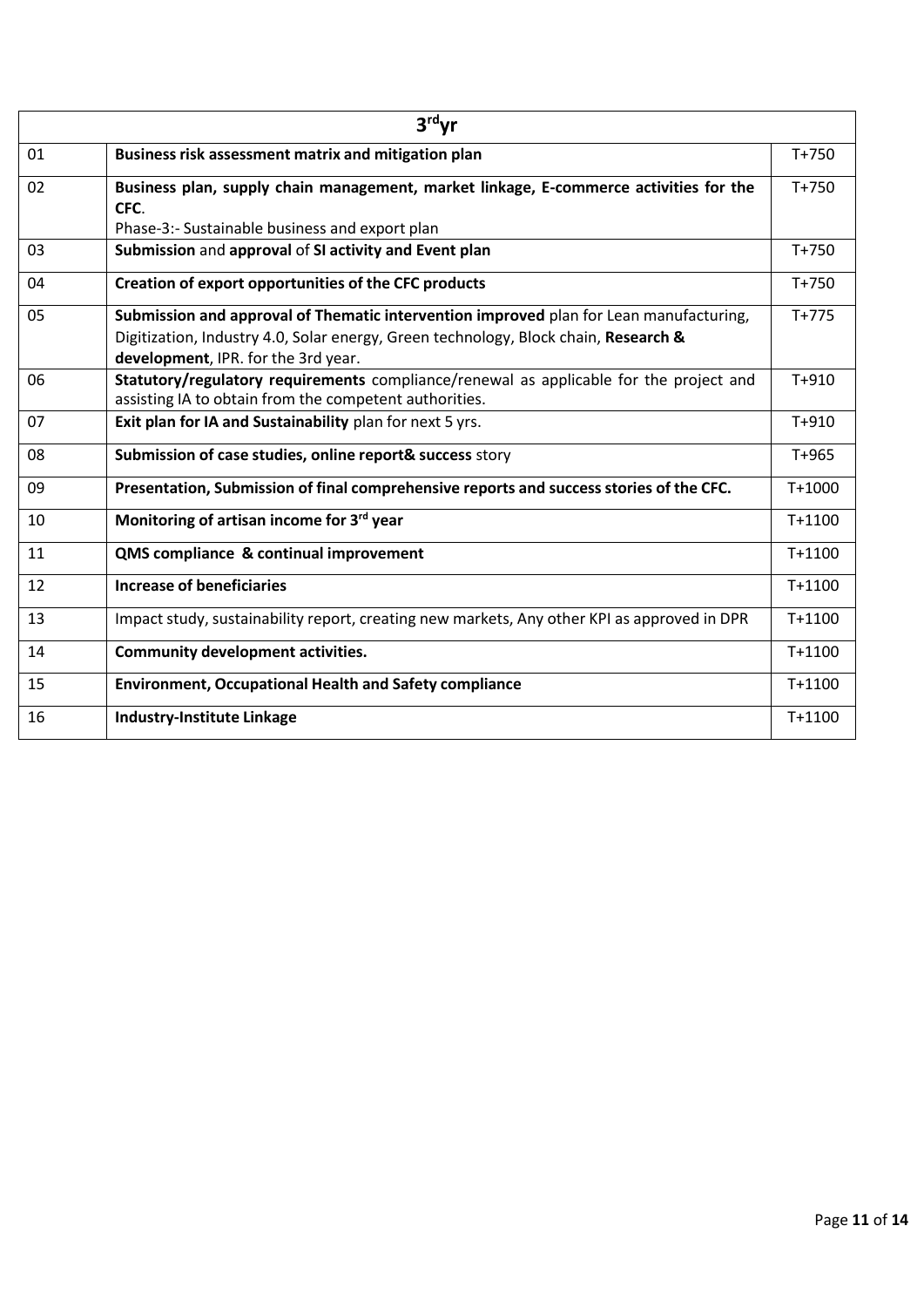# **Annexure-II**

| <b>SL</b> | <b>DESCRIPTION</b>                                                                                                                                     | <b>TIMELINE</b> | <b>REMARKS</b>              | PAYMENT |
|-----------|--------------------------------------------------------------------------------------------------------------------------------------------------------|-----------------|-----------------------------|---------|
| <b>NO</b> |                                                                                                                                                        | $(T + )$        |                             |         |
|           | $1st$ yr                                                                                                                                               |                 |                             |         |
| 01        | Approval of DPR and Formation of SPV                                                                                                                   | $T+0$           |                             |         |
| 02        | Detailed building plan with BOM, Certified Drawings from Chartered                                                                                     | $T+10$          |                             |         |
|           | engineer/Registered architecture/consultant, and finalization of tender                                                                                |                 |                             |         |
|           | documents for CFC as per GFR compliance.                                                                                                               |                 |                             |         |
| 03        | Finalization of CFC equipment/Machine specification and tender<br>documents.                                                                           | $T+20$          |                             |         |
| 04        | Submission and approval of SI activity and Event plan for the first year (<br>Training, Exposure visit, Capacity building of SPV)                      | $T+30$          |                             |         |
| 05        | Submission and approval of Thematic intervention plan for Lean                                                                                         | $T+45$          |                             |         |
|           | manufacturing, Digitization, Industry 4.0, Solar energy, Energy Efficiency                                                                             |                 | $1ST$ Installment           |         |
|           | measures. Green technology, Block chain, Research & development etc.                                                                                   |                 |                             | 15%     |
| 06        | Design and development of new products, value addition of existing<br>products.                                                                        | $T+45$          |                             |         |
| 07        | <b>Product Deployment and Engagement of Subject experts</b>                                                                                            | $T+45$          |                             |         |
| 08        | CFC & Business strategy Risk assessment matrix and mitigation plan                                                                                     | $T+60$          |                             |         |
| 09        | Industry - Institute Linkage activity                                                                                                                  | $T+90$          |                             |         |
| 10        | Plan for IP generation, industrial design, Patent, GI, Copyright, Trade mark                                                                           | $T+90$          |                             |         |
|           | filing as appropriate.                                                                                                                                 |                 |                             |         |
| 11        | Digital literacy and Connectivity for artisans/beneficiaries.                                                                                          | $T+120$         |                             |         |
| 12        | Business plan, supply chain management, buyer seller meet, market                                                                                      | $T+120$         |                             |         |
|           | linkage, Industry institute linkage, E-commerce activities for the CFC.<br>Phase-1:-Existing products manufactured by the artisans.                    |                 |                             |         |
| 13        | <b>Brand building of CFC and products</b>                                                                                                              | $T+180$         |                             |         |
|           |                                                                                                                                                        |                 |                             |         |
| 14        | Identification of statutory/regulatory requirements as applicable for the<br>project and assisting IA to obtain approvals/licenses/compliance from the | $T + 180$       |                             |         |
|           | competent authorities.                                                                                                                                 |                 | 2 <sup>nd</sup> Installment | 15%     |
| 15        | Safety compliance (Fire prevention and safety measures- Installation of                                                                                | $T+180$         |                             |         |
|           | appropriate Fire Extinguisher Equipment's/arrangements)                                                                                                |                 |                             |         |
| 16        | Completion of CFC construction, machine installation and commissioning,                                                                                | $T+180$         |                             |         |
|           | Dry run and training to the artisans as per SI plan.                                                                                                   |                 |                             |         |
| 17        | Retail, supply chain, sales activity                                                                                                                   | $T+180$         |                             |         |
|           |                                                                                                                                                        |                 |                             |         |
| 18        | Quality Assurance Plan, Quality management System certification and<br>Licenses, Total Productive Maintenance                                          | $T+210$         | 3 <sup>rd</sup> Installment | 10%     |
| 19        | Product Promotion Strategies, Web Page, Social media, Print media<br>publicity                                                                         | $T + 210$       |                             |         |
| 20        | Submission of case studies, online report& success story                                                                                               | $T+300$         |                             |         |
| 21        | Mobilization, additional fund generation, convergence of scheme with<br>other Ministry/Agencies.                                                       | $T + 300$       |                             |         |
| 22        | Annual performance review and Presentation on completion of all<br>milestones for 1 <sup>st</sup> Year for the SFURTI cluster                          | $T + 330$       | 4 <sup>th</sup> Installment | 5%      |
|           |                                                                                                                                                        |                 |                             |         |
| 23        | Occupational Health and Safety Compliance (Zero Defect and Zero Effect<br>action plan)                                                                 | $T + 330$       |                             |         |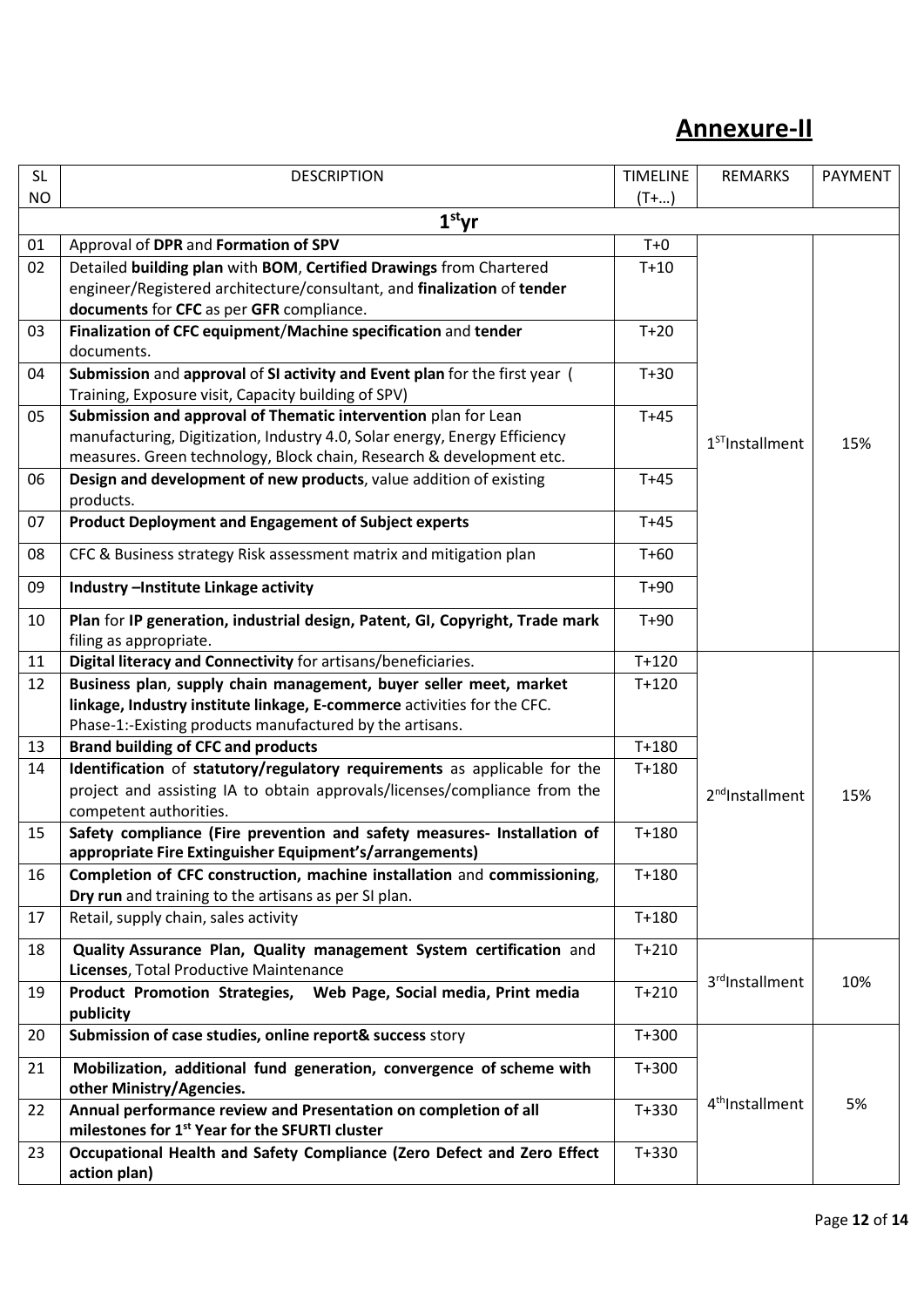| $2nd$ yr |                                                                                                               |           |                             |     |
|----------|---------------------------------------------------------------------------------------------------------------|-----------|-----------------------------|-----|
| 01       | Business risk assessment matrix and Strategy Risk mitigation plan                                             | $T+395$   |                             |     |
| 02       | Approval of SI activity and event plan                                                                        | $T + 395$ |                             |     |
| 03       | Approval of Thematic intervention plan continuation for Lean                                                  | $T + 410$ |                             |     |
|          | manufacturing, Digitization, Industry 4.0, Solar energy, Green technology,                                    |           | 5 <sup>th</sup> Installment | 5%  |
|          | Block chain, Research & development and any other for the first year.                                         |           |                             |     |
| 04       | Business plan, supply chain management, market linkage, E-commerce<br>activities for the CFC. Publicity       | $T + 425$ |                             |     |
|          | Phase-2:- New, value added products                                                                           |           |                             |     |
| 05       | <b>Monitoring of artisan income</b>                                                                           | $T+425$   |                             |     |
| 06       | Statutory/regulatory requirements compliance for the project and assisting                                    | $T + 540$ |                             |     |
|          | IA for renewal/approval from the competent authorities.                                                       |           |                             |     |
| 07       | Conducting EDP and increase in no of artisans/beneficiaries.                                                  | $T + 540$ | 6 <sup>th</sup> Installment | 10% |
| 08       | QMS compliance & continual improvement, Updating SOPs                                                         | $T + 550$ |                             |     |
| 09       | Submission of case studies, online report& success story periodically as<br>required                          | $T + 600$ | 7 <sup>th</sup> Installment | 5%  |
| 10       | Coordination with Banks for loan, CSR fund Mobilization, additional fund<br>generation, convergence of scheme | $T + 650$ |                             |     |
| 11       | Increase of no of beneficiaries                                                                               | $T+720$   |                             |     |
| 12       | Value addition to products, Research and development, Thematic study, IP                                      | $T+720$   |                             |     |
|          | generation, Paper publication                                                                                 |           |                             |     |
| 13       | Industry-Institute Linkage activity                                                                           | $T+720$   | 8 <sup>th</sup> Installment | 5%  |
| 14       | Community development activities, Environment Management, Waste                                               | $T+720$   |                             |     |
|          | <b>Management activities.</b>                                                                                 |           |                             |     |
| 15       | Occupational Health and Safety Compliance, Energy Efficiency compliance                                       | $T+720$   |                             |     |